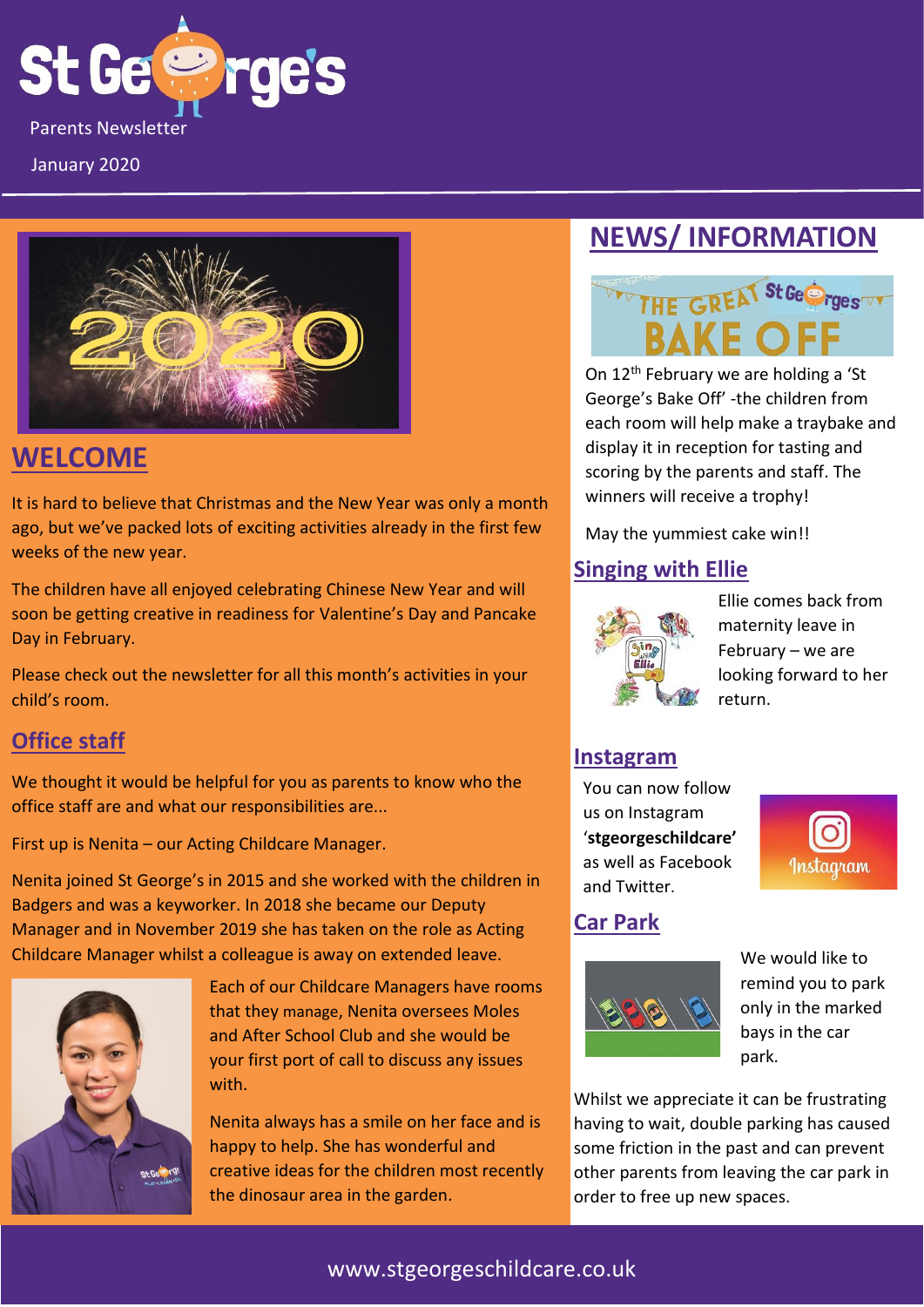# **BUILDING WORK UPDATE**

Exciting times! The building work in the rear extension of the building started on the 15<sup>th</sup> January and most of the demolition and clearance is now complete.

We are on track for the opening of the new Badgers, Otters and Hedgehogs rooms in early April.

Over the coming weeks, our staff will begin to discuss the transition plans with parents of all children who will be moving. In addition to this we will be sending out a written communication to parents regarding the move.



Fundraising

**The St George's Charity Dinner**



This event is being held at the Mercure Hotel in Pembury on the evening of Saturday 28<sup>th</sup> March, tickets are £50 and include prosecco on arrival, a 3-course meal with half bottle of wine and disco. If you would like more information or to buy tickets please contact Becky in the office or email her on

[becky.king@stgeorgeschildcare.co.uk.](mailto:becky.king@stgeorgeschildcare.co.uk)

#### **Tunbridge Wells Half Marathon**

We have some charity places for this year's Half Marathon, which is being held on Sunday 16<sup>th</sup> February at 9am. If you are interested in taking part and fundraising for St George's for new toys and equipment, please contact Becky, details as above.

We are pleased to announce we shall be having a delivery of eggs from Living Eggs South East in the spring – we can't wait to see them hatch again!



| <b>Diary Dates</b>                |                                         |
|-----------------------------------|-----------------------------------------|
| <b>Little Dragons last</b><br>day | Friday 14th<br>February                 |
| <b>Holiday Club</b>               | $17th - 21st$<br>February               |
| <b>Little Dragons</b><br>return   | Monday 24 <sup>th</sup><br>February     |
| <b>Shrove Tuesday</b>             | Tuesday 25 <sup>th</sup><br>February    |
| <b>World Book Day</b>             | Thursday 5 <sup>th</sup><br>March       |
| Mother's Day                      | Sunday 22nd<br><b>March</b>             |
| <b>Little Dragons last</b><br>day | Friday 27 <sup>th</sup><br><b>March</b> |
| <b>Easter Holiday</b><br>Club     | Thursday 1st<br>April                   |

## **Staff**

- We will be welcoming a new member of staff, Jade, to Badgers in February.
- We will be saying goodbye to Chloe in Badgers - we wish her well in her job as a Teaching Assistant.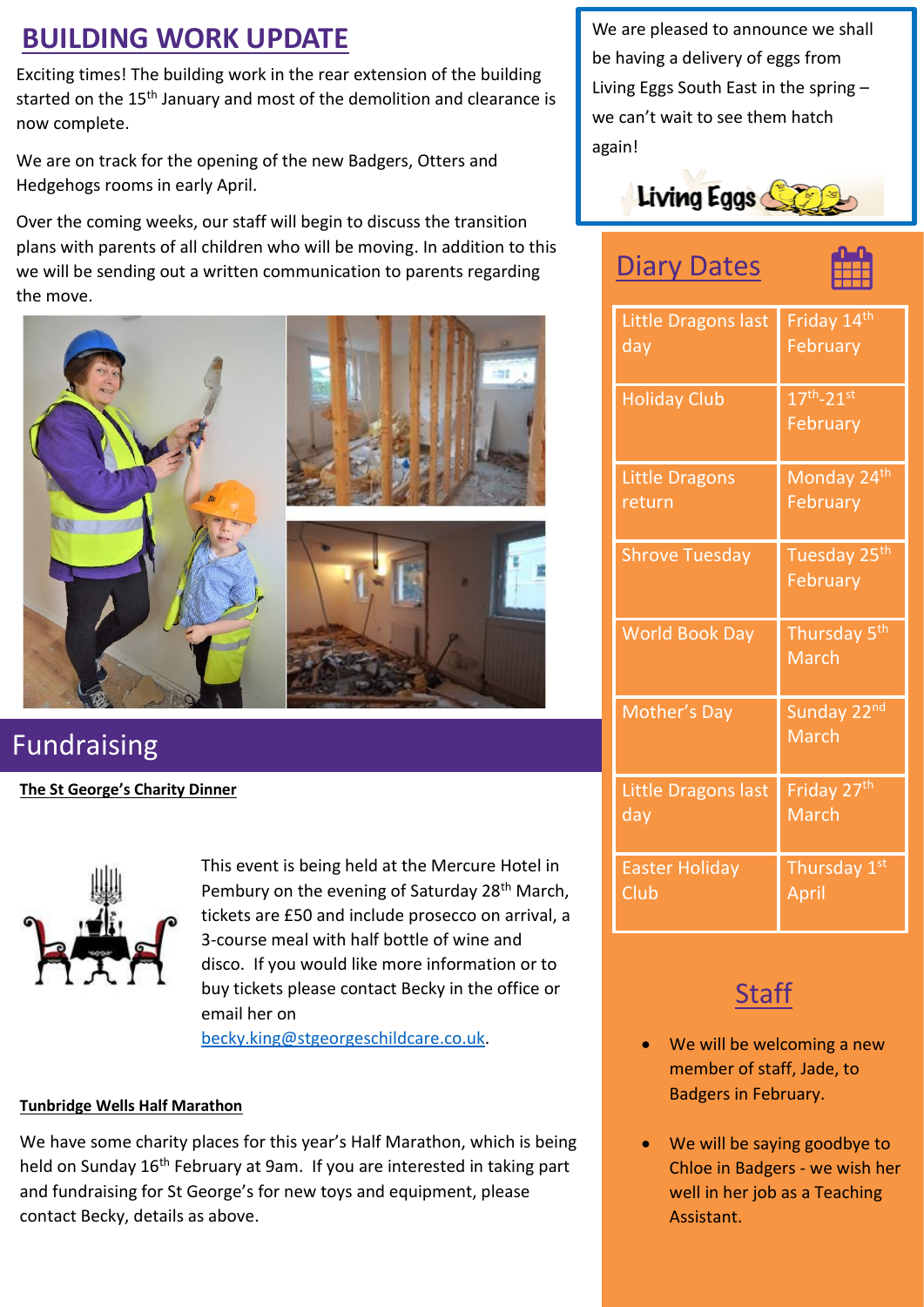## Squirrels

The children in **Squirrels** have been exploring different textures and materials. They have used a selection of tools to create their own pictures.

They loved experimenting with the different colours using their hands to make new colours.



The children showed great enthusiasm helping to make playdough using a big wooden spoon. They watched intently and were curious as the took it in turns to help stir the mixture.

# **February Holiday Club**

There is still space left in Holiday Club this February- which run from Monday 17<sup>th</sup> -21st February 2020.

It is open to children from Reception age to 11 years old.

The hours are 7.30am-1pm or 1pm to 6.30pm or all day.



## **Moles**

# **Gallery**



**Moles** have been busy making their woodland animal board. They have created bears, hedgehogs, foxes, moles and butterflies using a variety of resources and materials such as forks, strong and sponges.

Following their interests of cooking the Moles team organised for the children to make hedgehogs rolls using pumpkin seeds for spikes.

This helped hone their fine motor skills- picking up the pumpkin seeds

in a pincer grip and pushing them into the dough.

They also had fun celebrating the Chinese New Year and tried prawn crackers and noodles.